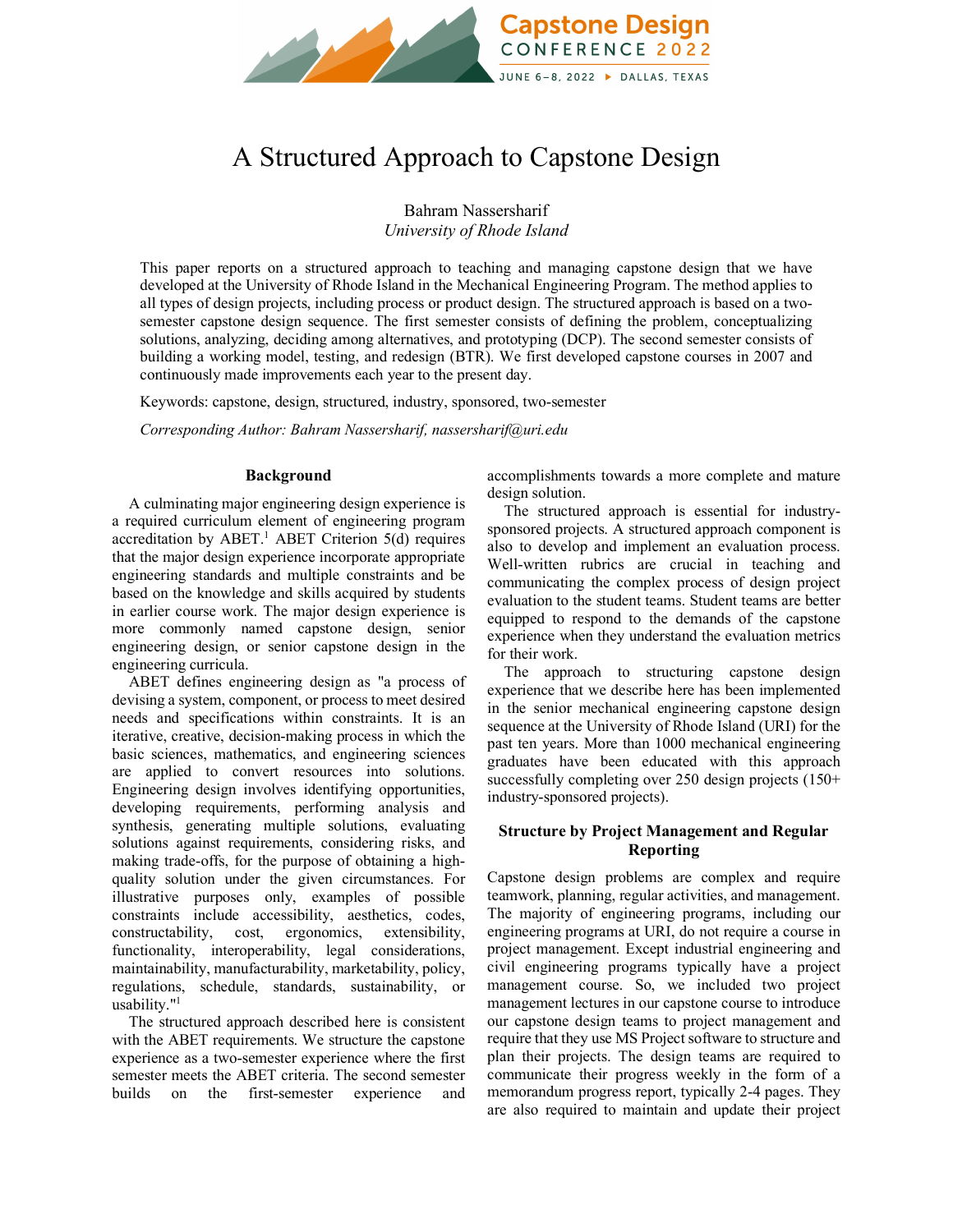plans and submit them as an attachment to their progress reports. The progress reports, including the project plan Gantt chart, are forwarded to the project sponsors to communicate the project's status.

A critical component of structuring capstone design for success is regular project meetings and reporting.

## **Structure of the First Semester**

The first-semester consists of: defining the design problem, conceiving multiple solutions, analyzing and deciding on the best solution among the alternatives, proving that the solution meets the design specifications, and documenting the design details in a preliminary design report.

## **Define the Problem**

Figure 1 shows a diagram of our structured design workflow during the first-semester experience. Many considerations surround the design work and serve as guiding principles for the design work, e.g., safety, ethics, cost, sustainability, ergonomics, and operability.

The design work begins with defining the problem. Problem definition is crucial to the process. Design problem definitions that originate in the industry are open-ended and incomplete by their nature. The student design team must research the problem provided by gathering information from books, articles, conference papers, company-provided information, patents, and the internet. Gathering information may also include interviews with people who may be experts or even endusers of the designed process or product.

Problem definition also includes developing a set of comprehensive and quantitative design specifications. Design specifications are essential to conceiving design solutions and proving the validity of the design solutions.

## **Conceiving Design Solutions**

Conceiving design solutions is the creative part of engineering design. We require that our students generate a minimum of 30 design concepts each, so a team of four students generates a minimum of 120 design solutions. This requirement seems daunting at first glance. However, our decade-long experience in the classroom with over 1000 students demonstrates that it is entirely reasonable for an average engineering student to generate the 30 design concept solutions. We employ several methods for teaching generating concepts, including brainstorming and the TRIZ<sup>2</sup> method.

Pugh Analysis<sup>3</sup>, Quality Function Deployment<sup>3</sup>, and charting (such as spider charts) are taught so students can decide among the alternatives.



Figure 1. Semester 1 design workflow.

## **Proof of Concept**

The design teams use Pugh analysis to reduce the number of alternative design solutions from the 120 design solutions down to 2 or 3 designs that are best among the alternatives. A critical design review(CDR) process is introduced so that the design team can receive feedback from their peers and mentors. After CDR, the team selects a single design solution and then proves that it meets the design specifications and satisfies the problem definition.

Proof of concept is achieved by a prototype of the design solution. The prototype may be a process or a product. The prototype may be a physical build or a simulation of the solution. It may be a part or the whole solution depending on the scope of the design problem.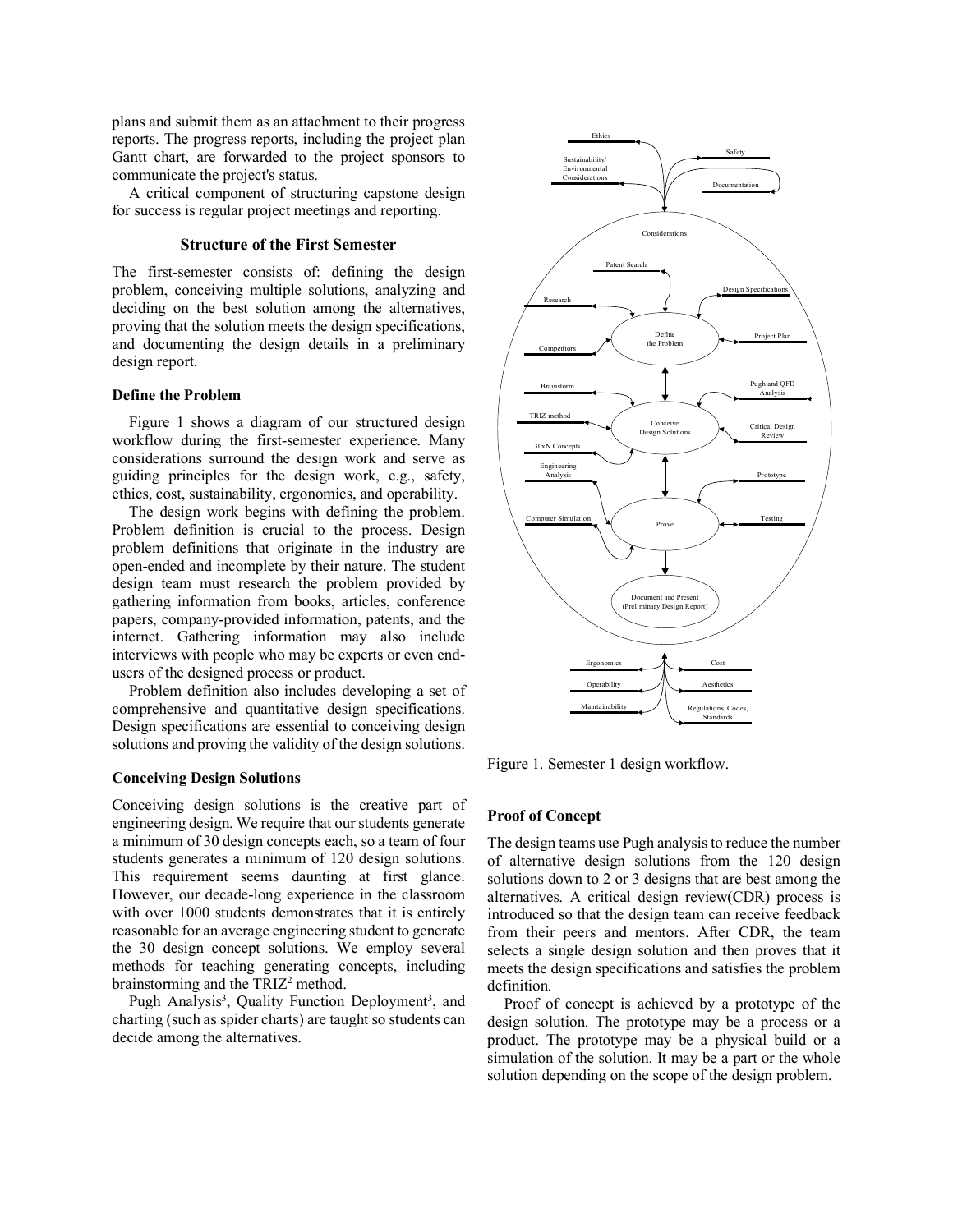### **Documentation**

Documentation of the design process and solutions is a necessary requirement for semester 1 project closure and communication. Project sponsors demand and appreciate a design report that captures the entire process and design solution details. The design report is necessary to evaluate the team's work and their ability to communicate their work in a written and formal engineering document. Writing a design report is excellent preparation for entering the profession for engineering students.

## **Structure of the Second Semester**

During the second semester (13 weeks), the design teams progress by building a working model of their design solution (process or product), testing the working model, and redesigning based on what was learned during the build and test steps.

Figure 2 shows the design flow during semester 2. The bubble around the workflow diagram shows the other considerations (safety, ethics, aesthetics, sustainability, operability, maintainability, etc.) surrounding the entire design activity in the form of design environmental conditions.

#### **Build it**

The build phase for the design solution involves manufacturing if it is a product. Manufacturing includes parts and then assembly. Manufacturing skills vary significantly among engineering students. Our program and engineering curricula typically do not include manufacturing methods such as machining and welding. Additive manufacturing techniques (3D printing) are included in our capstone design course because it is an effective way to create a physical working part or assembly to test many different design features. If the design-build scope is too large or complex, a simulation may be created instead.

For process design projects, the build is typically a simulation of the designed process to evaluate the process's timing, queuing, and sequencing.

## **Test it**

The testing of the working model must be planned like a design project. The test engineering activities' scope and details must be managed so that testing can fit the project timeline and budget. Student teams learn about design project management and fit the test engineering phase into the overall project. For each test, the design team must record the test information and collect data for the test results. Each test is repeated multiple times (usually 3 or 5 times) for improved statistical results (average and standard deviation).



Figure 2. Semester 2 design workflow.

## **Redesign**

Redesign is an inherent part of the entire design activity. Design is an iterative process where each iteration is a redesign. Information gathered from building and testing the design solution is essential to redesign improvements. Redesign iterations are expected to converge toward a better overall solution. However, the design team may run out of time before completing the redesign iterations. Most capstone design projects are first-time projects where there is no experience basis for proper scoping of the project for an exact match to the academic calendar time frame.

Redesign iterations are highly dependent on the scale and scope of the project. The larger the scale and scope, the fewer redesign cycles will be completed. For smaller projects, we have seen cases of 150+ redesign iterations. It is a good practice to expect a minimum of two redesign iterations for any project.